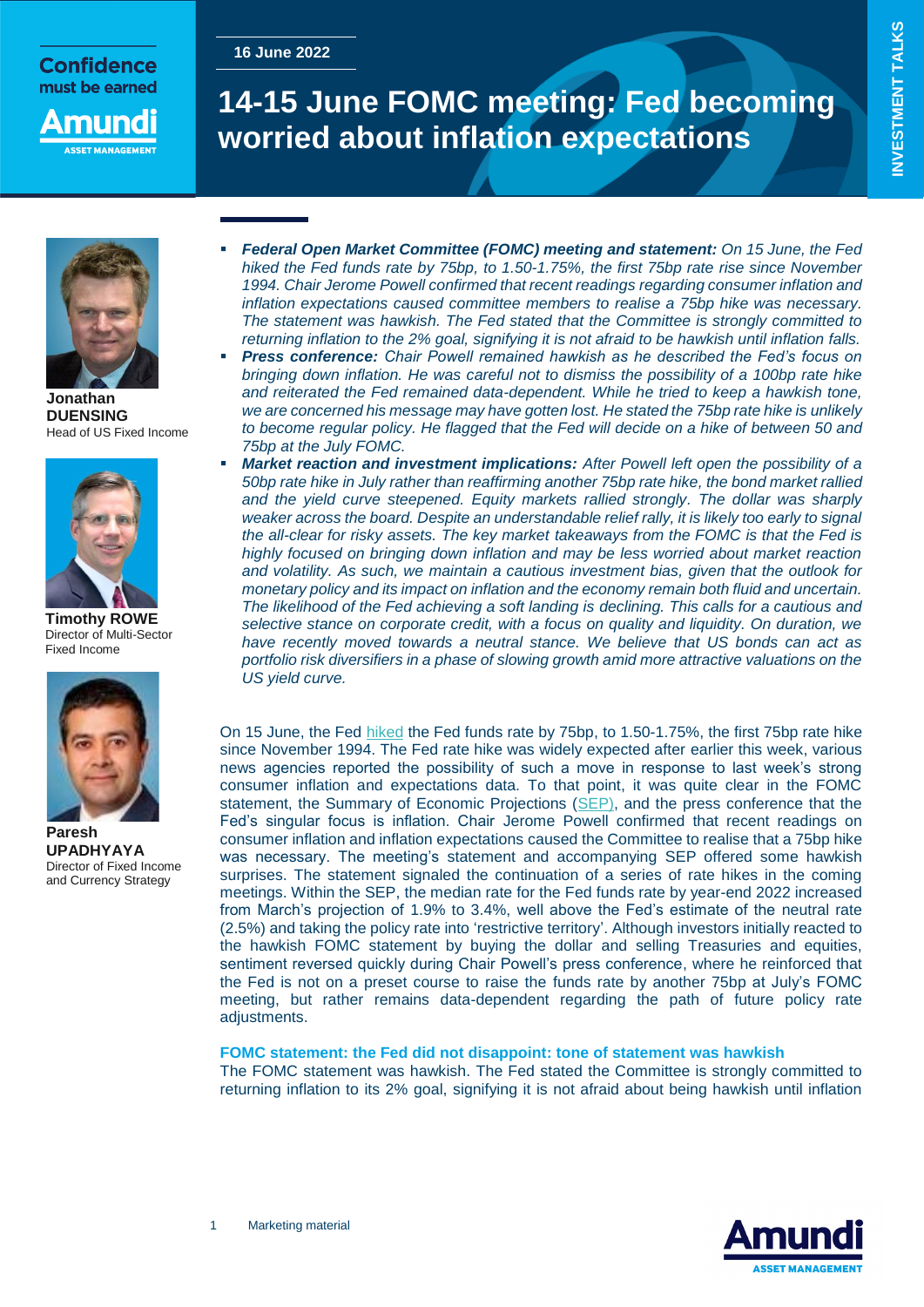*"The Fed is not on a preset course to raise the funds rate by another 75bp at July's FOMC meeting, but rather remains data-dependent".*

comes down. While the FOMC downgraded the impact from the Russia-Ukraine war on the US economy, it was more confident that this is exerting upward pressure on inflation.

### **Summary of economic projections and the 'dots'**

Despite forecasting a restrictive monetary policy stance, the Fed is only anticipating a slight slowing in economic growth, to just below potential. To a certain extent, this may be as negative as the Fed is willing to ever go with regard to signalling on growth.

- The Fed downgraded its GDP forecast by 1.1% for 2022 to 1.7%, by 0.5% for 2023 to 1.7%, and by 0.1% for 2024 to 1.9%.
- At the same time, the Fed marked up its forecasts for year-end unemployment rates from 3.5% to 3.7% in 2022, from 3.5% to 3.9% in 2023, and from 3.6% to 4.1% in 2024.
- There were milder upward revisions to forecast year-end core PCE, from 4.1% to 4.3% for 2022 and from 2.6% to 2.7% for 2023. No change was made regarding the 2024 forecast of 2.3%.



### **Economic projections from FOMC members for 2022**

Source: Amundi Institute, FOMC. Data is as of 16 June 2022.

Specific to the Fed fund's rate 'dot plot':

- **Year-end 2022**: the median dot rose sharply, from 1.875% to 3.375%;
- **Year-end 2023:** the median dot jumped sharply again, from 2.75% to 3.75%;
- **Year-end 2024**: the median dot increased from 2.750% to 3.375%; and
- **Long term**: the median dot increased from 2.375% to 2.500%. This is commonly referred to as the 'neutral rate'.

**Press conference: Powell struck a hawkish tone, but the message may have gotten lost** Chair Powell remained hawkish as he described the Fed's focus on bringing down inflation. He talked about the rise in inflation expectations and the poor CPI data as the reasons for the 75bp rate hike. He was careful not to dismiss the possibility of a 100bp rate hike and reiterated that the Fed remained data-dependent. While he tried to keep a hawkish tone, we are concerned that his message may have gotten lost. **He stated that the 75bp rate hike is unusual and will not become regular policy.** He flagged that the Fed will decide between 50 and 75bp at the July FOMC meeting.

*"Powell stated the 75bp rate hike is unusual and will not become regular policy".*

**Market reaction: relief rally as markets interpreted Powell's press conference as dovish** After Chair Powell left open the possibility of a 50bp rate hike in July rather than reaffirming another 75bp rate hike, there was a broad-based relief rally in risky assets. The bond market rallied, with two-, ten-, and thirty-year yields declining 16bp, 10bp, and 2bp, respectively, following the release of the FOMC statement. The yield curve steepened, with the two-/ten-

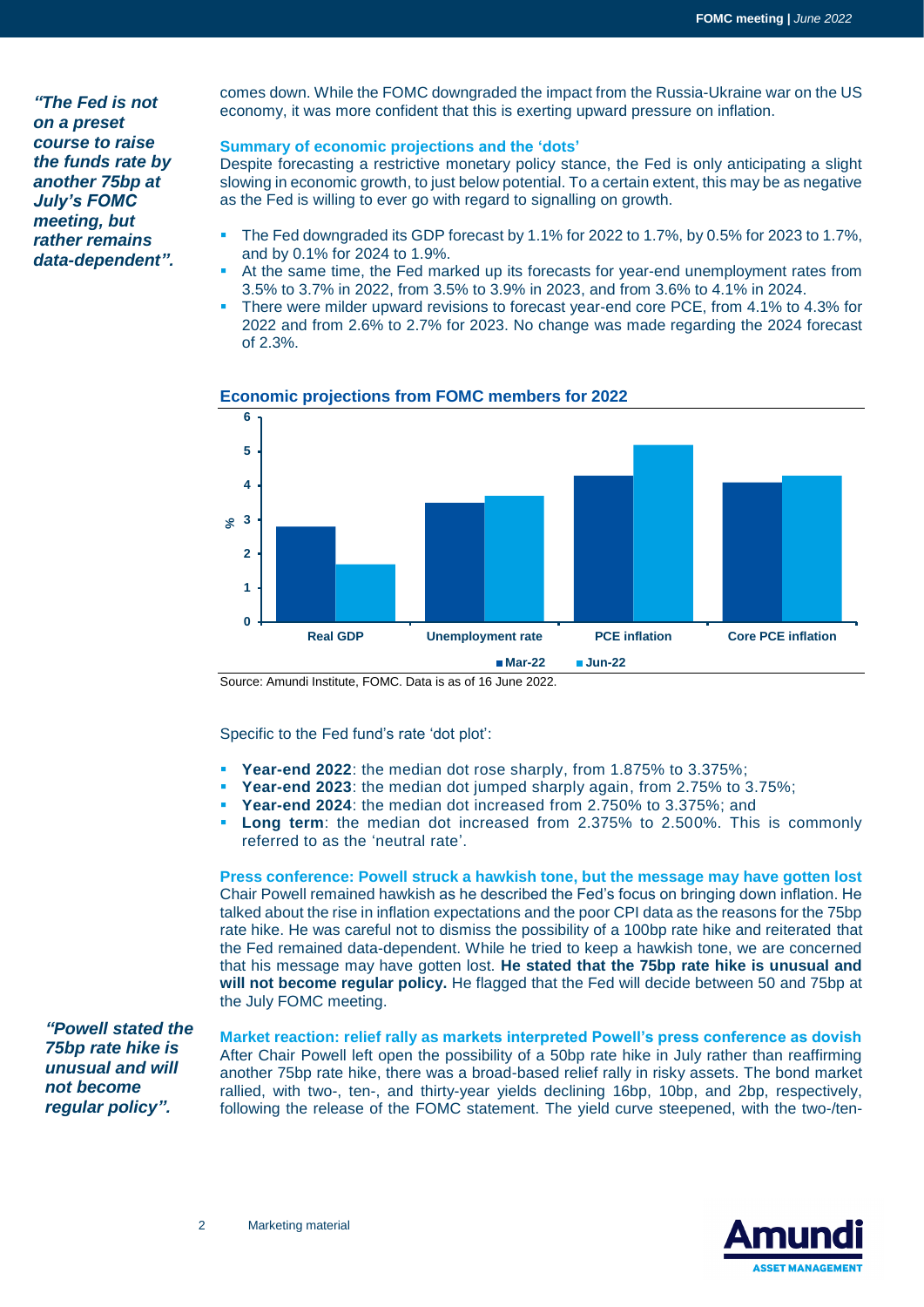year spread steepening by 4bp and the two/thirty-year spread steepening by 8bp. Equity markets rallied strongly as well, with the Dow Jones gaining 1.3%, the S&P 500 rising by 0.5%, and the NASDAQ surging by nearly 2.0%. The dollar was sharply weaker across the board, with the dollar index declining 0.68%, while the euro and the Japanese yen both appreciated by approximately 0.7%.





Source: Amundi Institute, Bloomberg. Data is as of 16 June 2022.

### **Investment implications**

Despite an understandable relief rally, it is likely too early to signal the all-clear for risky assets. The key market takeaways from the FOMC meeting included that the Fed is highly focused on bringing down inflation and may be less worried about market reaction and volatility. This is evidenced by three key points:

- A 75bp, rather than lower, hike;
- The Fed dropped "*the labor market to remain strong*" phrasing from the statement, giving less importance to employment; and
- Powell said that the FOMC would continue to raise rates until it saw "*compelling evidence*" that inflation is coming down.

**We maintain a cautious investment bias, given that the outlook for monetary policy and its impact on inflation and the economy remain both fluid and uncertain. The likelihood of the Fed achieving a soft landing is clearly going down**. This calls for a cautious and selective stance on corporate credit, with a focus on quality and liquidity. On duration, we have recently moved towards a neutral stance. We believe that US bonds can act as portfolio risk diversifiers in a phase of slowing growth amid more attractive valuations on the US yield curve.



*"We maintain a cautious investment bias, given that the outlook for monetary policy and its impact on inflation and the economy remain both fluid and uncertain. The likelihood of the Fed achieving a soft landing is clearly declining".*